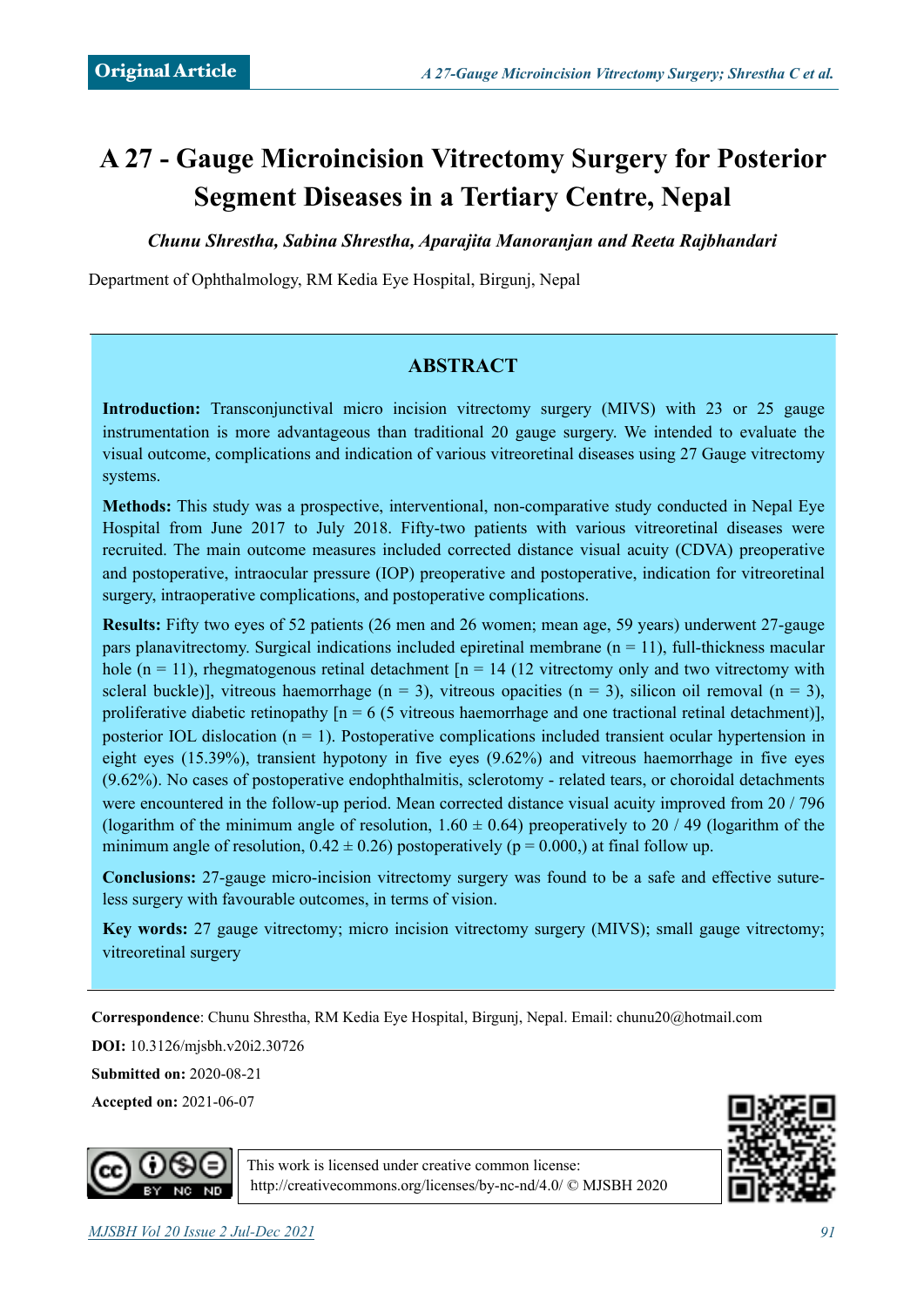#### **INTRODUCTION**

Transconjunctival micro incision vitrectomy surgery  $(MIVS)$  with 23 or 25 gauge instrumentation has provided potential advantages over traditional 20 gauge surgery. Advantages include faster - wound healing, less conjunctival scarring, decreased operating time, elimination of astigmatism, improved patient comfort, and less post-operative inflammation with early visual recovery. MIVS attributes to a self - sealing sclerotomy so there is no need for conjunctival peritomy and suturing.

In 2010, Oshima et al introduced a 27 - gauge vitrectomy with an incision size of  $0.4 \text{ mm}$ .<sup>1</sup> Scleral incision size for 27 - gauge vitrectomy systems is 0.4 mm thus; 27-gauge incisions are 20% smaller than 25 - gauge incisions. There is a greater likelihood that the wound will self-seal quickly, because of both smaller wound diameter and simpler, neater wound architecture, reducing the risk for vitreous prolapse, and permitting faster wound healing. Due to the smaller wound sizes, 27 - gauge vitrectomy may be associated with less inflammation and less postoperative pain.

Indications for 27 - gauge vitrectomy are expanding and there are no definite criteria regarding proper case selection. Each vitreoretinal surgeon should develop his or her preferences according to personal experience and expertise. More procedures can be performed safely and efficiently using 27 - gauge vitrectomy techniques. These latest advances in technology have transformed our capabilities and improved our methods for performing vitrectomies. To our knowledge, this is the first time to use 27 gauge pars plana vitrectomy in Nepal. So, this study was conducted to evaluate the visual outcome, complication, and indication of this procedure.

## **METHODS**

This study was a prospective, interventional, noncomparative study conducted in Nepal Eye Hospital, Kathmandu from June 2017 to July 2018. The inclusion criteria for this study included eyes that underwent primary 27 - gauge PPV for various indications including epiretinal membrane, diabetic tractional retinal detachment, proliferative diabetic retinopathy, full-thickness macular hole, rhegmatogenous retinal detachment with or without proliferative vitreoretinopathy (PVR), vitreous hemorrhage, vitreous opacities, scleral fixation of the intraocular lens and complete postoperative follow-up of at least 12 weeks. Fifty two eyes of 52 patients met the inclusion criteria and underwent 27 - gauge vitrectomy for a variety of vitreoretinal disorders with a minimum of three months followup period. Exclusion criteria included a follow-up period of less than three months, patients judged to be incapable of postoperative posturing, a history of penetrating ocular trauma, proliferative vitreoretinopathy (PVR) of grade C or greater, and significant ocular comorbidities such as uveitis, uncontrolled glaucoma, and glaucoma filtration surgery. The main outcome measures included corrected distance visual acuity (CDVA) preoperative and postoperative, intraocular pressure (IOP) preoperative and postoperative, indication for vitreoretinal surgery, intraoperative complications, and postoperative complications. CDVA was recorded as a Snellen visual acuity and converted to the logarithm of the minimum angle of resolution (logMAR) equivalents for statistical analysis. Counting finger (CF) vision was defined as 2.1 logMAR and hand movement (HM) was defined as 2.4 logMAR.

Technique: Surgery was performed under peribulbar or posterior sub-tenonanaesthesia by a single surgeon (CS). Surgical eyes were prepared using 5% povidone - iodine. All surgeries were performed using the constellation vitrectomy  $27 +$ total plus Pak vitrectomy system (Alcon Laboratories). For this study, the machine was set with an initial aspiration of 0 mm Hg moving linearly to 650 mm Hg when the foot pedal is fully depressed, maintaining a fixed cut rate of 7500 cuts per minute (CPM). During surgery, IOP was controlled to 25 mm Hg. For posterior visualisation, EIBOS 2 (Haag-Streit Surgical) was used. Twenty seven – gauge cannulas were placed using a 1-stepnon-beveled technique with a trocarcannula system. The conjunctiva and tenon capsule was displaced anteriorly from the intended sclerotomy site with forceps. A trocar was inserted at an angle of approximately 90° to the sclera, facing directly toward the vitreous cavity, or angled less than 90 degrees to the sclera parallel to the limbus. The angle was kept perpendicular to the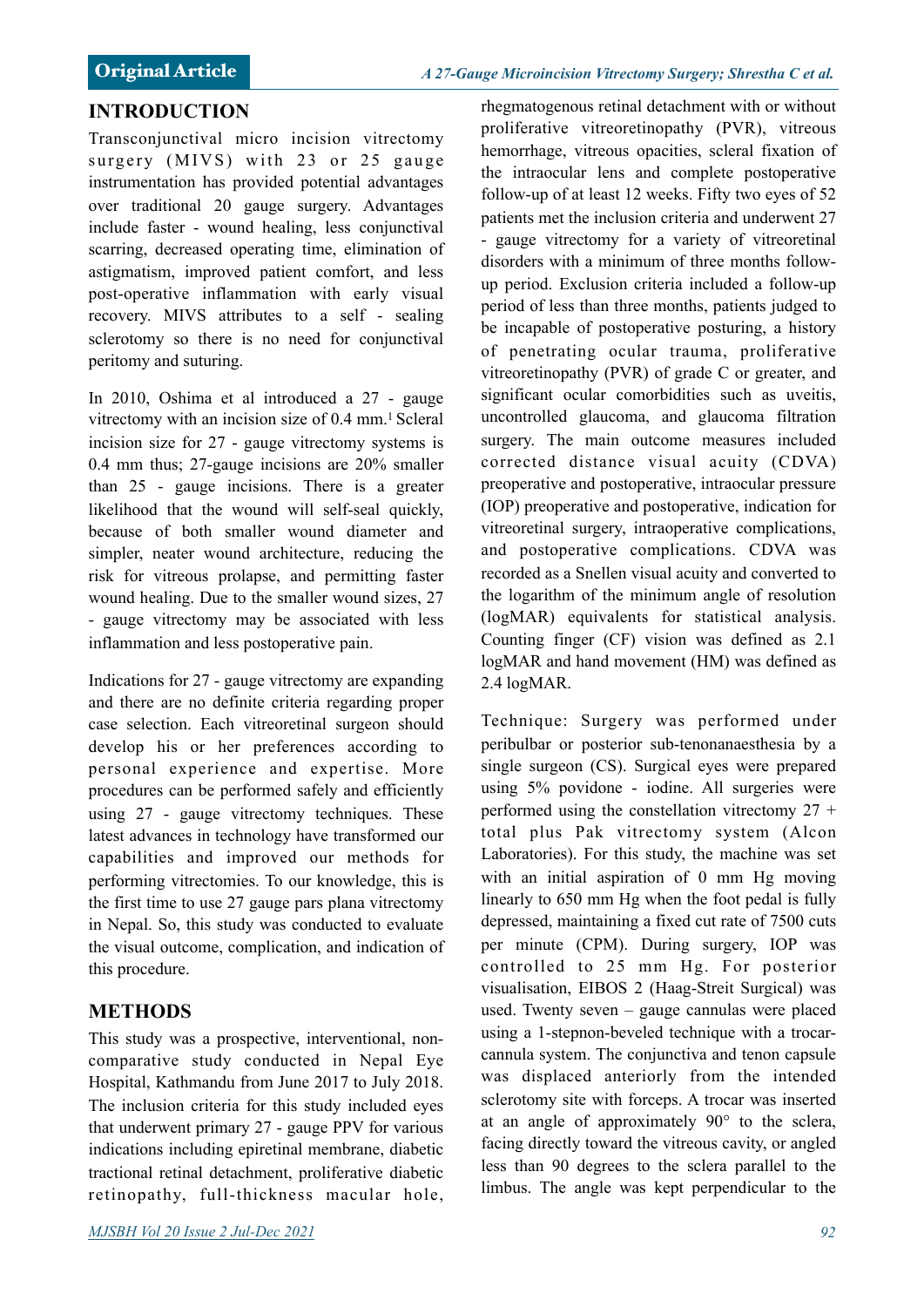surface as the cannula was inserted into the eye. The cannula was held in place with forceps and the trocar was removed. The first sclerotomy was made in the inferotemporal region, and a 27 - gauge infusion cannula was attached. Its position inside the vitreous cavity was verified using a 27 - gauge light pipe. After the infusion line was opened, cannulas were placed in the superotemporal and superonasal regions. Ocular examination was performed at the 1 - day; 1 - week, 1 - month and final follow up at three months. On each follow up ocular examination with Snellen visual acuity, applanation tonometry, and slit-lamp biomicroscopy was performed. Postoperative complications including hypotony, ocular hypertension, retinal detachment, endophthalmitis, and choroidal detachment were recorded. Hypotony was defined as a new onset IOP of six mm Hg or less at any postoperative visit and ocular hypertension was defined as an IOP of 25 mm Hg or more at any visit. After surgery, nine eyes (17.31%) were left with a fluid-filled vitreous cavity, 24 eyes (46.15%) with C3F8 gas, one eye (1.9%) with air; and 18 eyes (34.62%) were infused with 1000 centistoke silicon oil. Statistical analysis was done using SPSS 21 version. All parameters were statistically analysed using the paired t-test with a 95% confidence interval. A p - value of  $\leq$ 0.05 considered to be statistically significant. The primary outcome measures were changed in visual acuity, indications and occurrence of intraoperative and postoperative complications.

### **RESULTS**

In this study, 52 eyes met the inclusion criteria. Fifty two eyes of 52 patients (26 men and 26 women; mean age, 59 years) underwent 27 - gauge pars planavitrectomy. Surgical indications included epiretinal membrane  $(n = 11)$ , full-thickness macular hole  $(n = 11)$ , rhegmatogenous retinal detachment  $[n = 14 (12 vitrectomy only and two$ vitrectomy with scleral buckle)], vitreous haemorrhage  $(n = 3)$ , vitreous opacities  $(n = 3)$ , silicon oil removal  $(n = 3)$ , proliferative diabetic retinopathy  $[n = 6$  (Five vitreous haemorrhage and one tractional retinal detachment)], posterior IOL dislocation  $(n = 1)$ .

Of the 52 eyes, 23 eyes underwent 27-G vitrectomy combined with phacoemulsification and aspiration



**Figure 1.** Surgical indication

and intraocular lens implantation, 14 pseudophakic eyes underwent 27-G vitrectomy only, 14 phakic eyes underwent 27-G vitrectomy only and one aphakic eye underwent 27-G vitrectomy and scleral fixation of intraocular lens implantation.

There were no intraoperative complications and no case required conversion to 20, 23, or 25 gauge instrumentation. Postoperative complications included transient ocular hypertension in eight eyes (15.39%), transient hypotony in five eyes (9.62%), and vitreous haemorrhage in five eyes (9.62%). No cases of postoperative endophthalmitis, sclerotomy - related tears, or choroidal detachments were encountered in the follow-up period.

In all 14 eyes with rhegmatogenous retinal detachment, the retinal attachment was successfully

**Table 1.** Post-operative complication

| <b>Complication</b>              | <b>Frequency</b><br>(n) | <b>Percentage</b><br>$($ % $)$ |
|----------------------------------|-------------------------|--------------------------------|
| Transient ocular<br>hypertension |                         | 15.39%                         |
| Transient hypotony               |                         | $9.62\%$                       |
| Vitreous hemorrhage              |                         | $9.62\%$                       |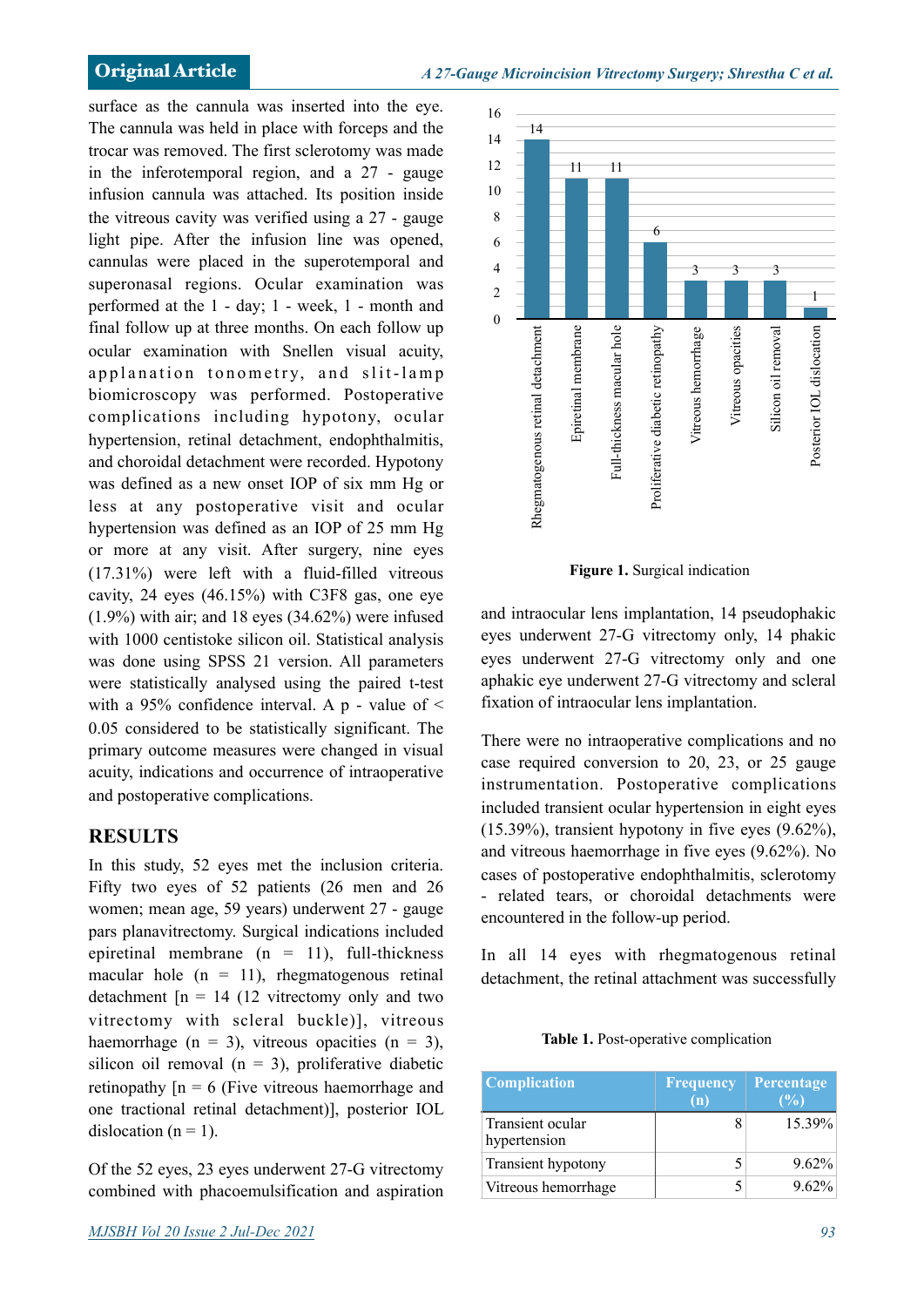| Difference in<br><b>CDVA</b> | <b>Mean</b> | <b>Std. Deviation</b> | 95% Confidence    95% Confidence  <br>$\blacksquare$ interval (Lower) $\blacksquare$ interval (Upper) |        | n - value l |
|------------------------------|-------------|-----------------------|-------------------------------------------------------------------------------------------------------|--------|-------------|
|                              | 0.6089      | 1.1769                | 0.0844                                                                                                | 13.937 | 0.000       |

#### **Table 2.** Paired Sample Test of Difference in Preoperative and Final BCVA

achieved by the initial surgery, and peripheral vitreous shaving was performed. Silicon oil (1000 cs) tamponade was performed in all 14 eyes (100%). No postoperative complications were observed in all 14 eyes in this subgroup throughout the follow-up period. Twelve eyes underwent vitrectomy only and two eyes underwent vitrectomy with a scleral buckle. The mean preoperative visual acuity was 20 / 3899 (LogMAR,  $2.29 \pm 0.14$ ), and it significantly improved to a mean CDVA of 20/56 (logMAR,  $0.45 \pm 0.22$ ) after the surgery (P = 0.000). In all 11 eyes that underwent vitrectomy for an idiopathic ERM, the membrane was successfully removed without intra-operative complications, and no recurrence of membrane proliferation was observed during the study period. The mean preoperative visual acuity was  $20 / 195$  (logMAR,  $0.99 \pm 0.14$ ). The mean postoperative CDVA was 20 / 33 (logMAR,  $0.22 \pm 0.14$ ), and the difference from preoperative value was statistically significant ( $p =$ 0.000).

In all 11 eyes that underwent vitrectomy for an idiopathic MH, successful closure of the hole was achieved via the initial surgery with the use of 16% perfluoropropane (C3F8) as a tamponade. The mean visual acuity was  $20/263$  (logMAR,  $1.12 \pm$ 0.28), yet it significantly improved to 20/50 (logMAR,  $0.40 \pm 0.33$ ) at the final visit (P = 0.000). Of the six eyes that underwent surgery for proliferative diabetic retinopathy (PDR), the reason for undergoing vitrectomy was non-resolving vitreous haemorrhage in five eyes and tractional retinal detachment in one eye. Silicon oil tamponade was performed in three eyes and gas tamponade was performed in three of the six eyes (14%). The mean preoperative visual acuity was 20 / 29582 (logMAR,  $3.17 \pm 0.40$ ), yet it significantly improved to a mean postoperative CDVA of 20 / 632 (logMAR,  $1.50 \pm 0.54$ ) (p = 0.001).

Of the three eyes that underwent surgery for vitreous haemorrhage, two eyes had branch retinal vein occlusion and one eye had trauma. The mean preoperative visual acuity was 20 / 6324 (logMAR,  $2.50 \pm 0.17$ ), and the mean postoperative CDVA was  $20/33$  (logMAR,  $0.23 \pm 0.05$ ) with significant improvement ( $p = 0.001$ ). All the three eyes that underwent silicon oil removal was the case of retinal detachment done three months back. The

| Diagnosis <sub>(n)</sub>                                                                                                  | Mean age, $\pm$<br><b>SD, Year</b> | <b>Mean Pre,</b><br>$LogMAR \pm SD$ | <b>Mean Post,</b><br>$LogMAR \pm SD$ | p-value |
|---------------------------------------------------------------------------------------------------------------------------|------------------------------------|-------------------------------------|--------------------------------------|---------|
| Rhegmatogenous retinal detachment $(12 + 2 = 14)$<br>$(12 Vitrectomy only + 2 combined vitrectomy with$<br>scleral buckle | $55.71 \pm 9.4$                    | $2.29 \pm 0.14$                     | $0.45 \pm 0.22$                      | 0.000   |
| Epiretinal membrane (11)                                                                                                  | $65.91 \pm 4.7$                    | $0.99 \pm 0.14$                     | $0.22 \pm 0.14$                      | 0.000   |
| Full-thickness macular hole (11)                                                                                          | $64.45 \pm 5.9$                    | $1.12 \pm 0.28$                     | $0.40 \pm 0.33$                      | 0.000   |
| Proliferative diabetic retinopathy $(5 + 1 = 6)$ (5)<br>vitreous hemorrhage and 1 tractional retinal<br>detachment)       | $51.60 \pm 9.0$                    | $3.17 \pm 0.40$                     | $1.50 \pm 0.54$                      | 0.001   |
| Vitreous hemorrhage (3)                                                                                                   | $60.33 \pm 24.7$                   | $2.50 \pm 0.17$                     | $0.23 \pm 0.05$                      | 0.001   |
| Vitreous opacities (3)                                                                                                    | $57.67 \pm 14.5$                   | $1.43 \pm 0.90$                     | $0.43 \pm 0.32$                      | 0.211   |
| Silicon oil removal (3)                                                                                                   | $52.67 \pm 8.7$                    | $2.00 \pm 0.34$                     | $0.63 \pm 0.15$                      | 0.028   |
| Posterior IOL dislocation (1)                                                                                             | 63                                 | 2.10                                | 0.20                                 |         |

**Table 3.** Overall Patient Profile and Surgical Outcomes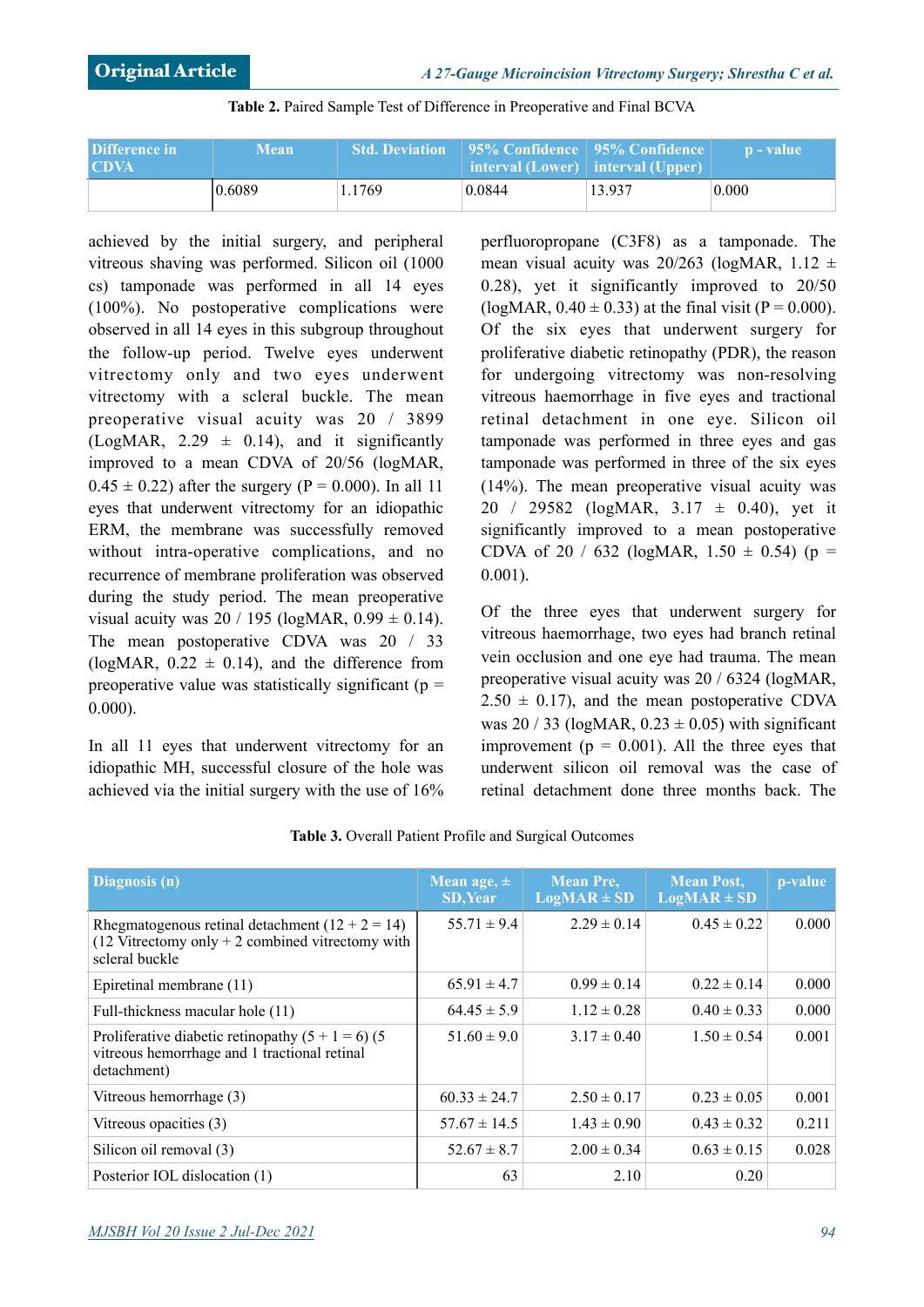mean preoperative visual acuity was 20/2000 (logMAR,  $2.0 \pm 0.34$ ), and the mean postoperative CDVA was 20 / 85 (logMAR,  $0.63 \pm 0.15$ ) with significant improvement ( $p = 0.028$ ).

### **DISCUSSION**

Sutureless vitrectomy has become more and more popular with vitreoretinal surgeons in recent years. Oshima et al. introduced a 27 - gauge vitrector and demonstrated good surgical results. The 27 - gauge system allowed a safe approach to shaving the vitreous close to a mobile retina or when proximity to the retina was required to remove strong vitreoretinal adhesions.<sup>1</sup> The advantages of sutureless surgery include minimisation of ocular trauma and suture-induced astigmatism, as well as the fact that postoperative inflammation is less. However, for complex cases, small-gauge suture-less vitrectomy systems may sometimes not be available or suitable. Disadvantages of small-gauge suture-less vitrectomy include prolong surgical time during vitrectomy, as well as increased flexibility of the smaller instruments.<sup>6-8</sup>

In cases undergoing suture-less vitrectomy, the reported range of postoperative hypotony is between  $0\%$  and  $25\%$ .<sup>9,10</sup> In our study, hypotony was observed in five eyes (9.62%) which improved spontaneously within one week after the surgery. Yoneda et al<sup>11</sup> observed hypotony in 15 eyes  $(9.2\%)$ which was similar to our study. [M. Ali Khane](javascript:void(0);)t al.<sup>4</sup> studied in ninety-five eyes and transient hypotony was seen in five eyes (5.3%).

Transient ocular hypertension in eight eyes (15.39%) was seen in our study and was treated successfully with oral anti-glaucoma medicine. Khan et al<sup>4</sup> conducted a study that showed eight eyes (8.4%) with transient ocular hypertension. Similar to Oshima et al. and Rizzo et al.1,5 No cases

required conversion to larger-gauge instrumentation. There was no postoperative endophthalmitis, retinal tear secondary to sclerotomy, or choroidal detachment in our study. The choroidal detachment was observed in three eyes in a study done by Yoneda et al.<sup>11</sup> Mean corrected distance visual acuity improved from 20/796 (logarithm of the minimum angle of resolution,  $1.60 \pm 0.64$  preoperatively to 20/49 (logarithm of the minimum angle of resolution,  $0.42 \pm 0.26$ ) postoperatively (p = 0.000) at final follow up. Surgical indications were varied, including not only macular cases but also more complicated cases such as diabetic tractional retinal detachment and rhegmatogenous retinal detachment with PVR requiring silicon oil.

Although ours is a novel study from Nepal, we have to acknowledge some limitations. The major ones are that ours is a small sample sized study with short follow-up and we were not able to address the long-term complications related to the smaller-incision vitrectomy. However, we hope that our study would pave pathway for more elaborate studies in this field in the future.

### **CONCLUSIONS**

27 - gauge micro-incision vitrectomy surgery is a safe and effective suture-less surgery as largergauge vitrectomy systems. 27-gauge micro-incision vitrectomy surgery has a favourable outcome, in terms of vision. The postoperative complications are very few which can be managed easily. It offers earlier postoperative visual recovery.

**To cite this article:** Shrestha C, Shrestha S, Manoranjan A, Rajbhandari R. A 27 - Gauge Microincision Vitrectomy Surgery for Posterior Segment Diseases in a Tertiary Centre, Nepal. 2021;20(2):91-6.

**Conflict of Interest:** None declared

### **REFERENCES**

1. Oshima Y, Wakabayashi T, Sato T, Ohji M, Tano Y. A 27-gauge instrument system for transconjunctival sutureless microincision vitrectomy surgery. Ophthalmology. 2010 Jan;117(1):93-102. DOI:10.1016/j.ophtha.2009.06.043.